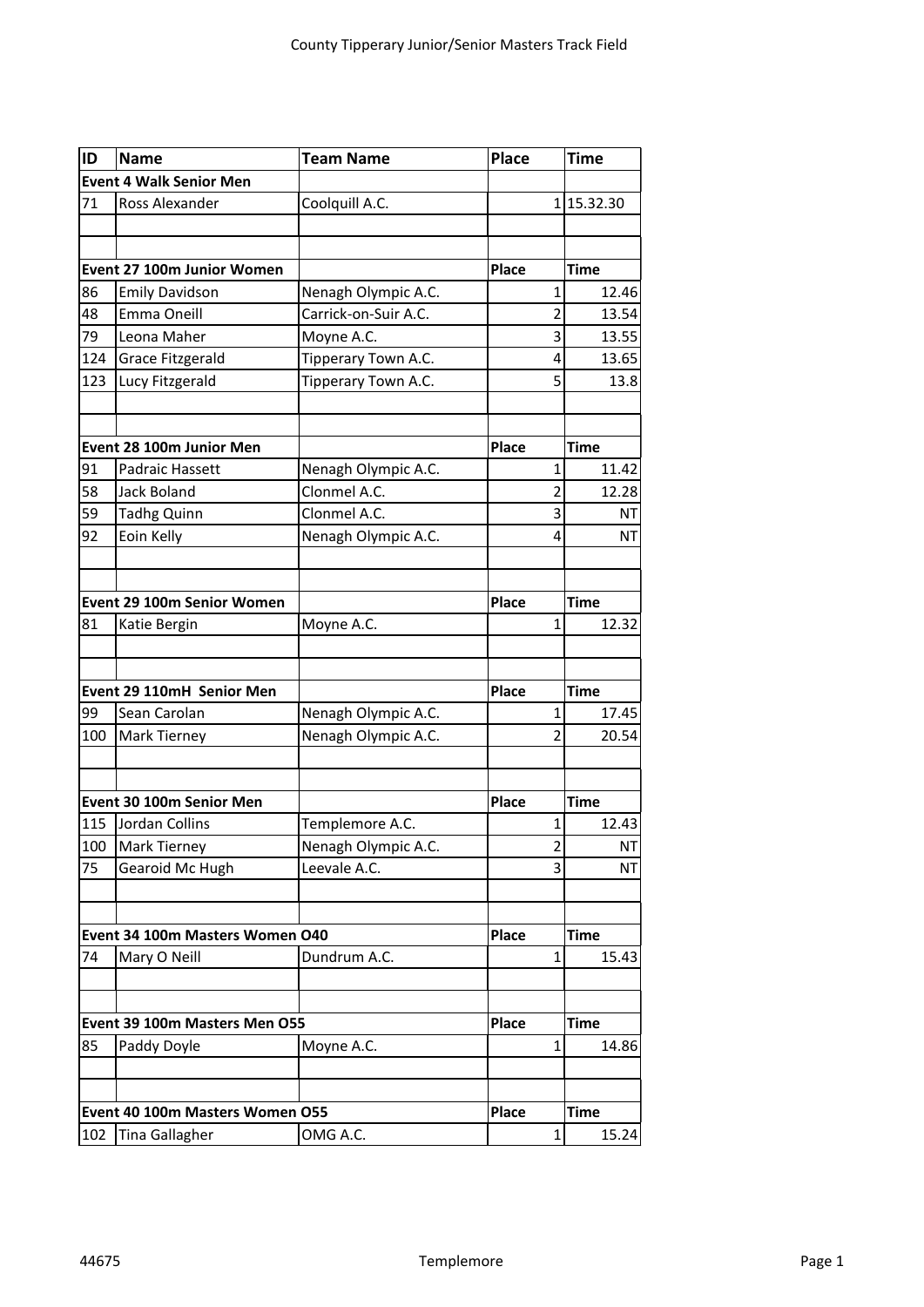| 77                              | Majella Byrne                       | Moy Valley A.C.              |              | 15.85<br>2                            |
|---------------------------------|-------------------------------------|------------------------------|--------------|---------------------------------------|
|                                 |                                     |                              |              |                                       |
|                                 |                                     |                              |              |                                       |
| Event 41 100m Masters Men O60   |                                     |                              | Place        | <b>Time</b>                           |
| 98                              | Niall Kelly                         | Nenagh Olympic A.C.          |              | $\mathbf{1}$<br>14.22                 |
|                                 |                                     |                              |              |                                       |
|                                 | Event 42 100m Masters Women O60     | <b>Place</b>                 | Time         |                                       |
| 69                              | <b>Esme Alexander</b>               | Coolquill A.C.               |              | 1<br>18.52                            |
|                                 |                                     |                              |              |                                       |
|                                 |                                     |                              |              |                                       |
| Event 44 100m Masters Women O65 |                                     |                              | <b>Place</b> | Time                                  |
| 55                              | Hazel Galloway                      | Clonmel A.C.                 |              | $\mathbf{1}$<br>17.49                 |
|                                 |                                     |                              |              |                                       |
|                                 | Event 54 400m Junior Men            |                              | <b>Place</b> | <b>Time</b>                           |
| 109<br>101                      | Mark Davidson                       | Templemore A.C.              |              | 55.84<br>1<br>$\overline{2}$<br>56.21 |
| 60                              | Dara Kennedy<br><b>Thomas Smith</b> | Newport A.C.<br>Clonmel A.C. |              | 3<br>57.42                            |
| 59                              | <b>Tadhg Quinn</b>                  | Clonmel A.C.                 |              | 4<br>59.08                            |
| 121                             | Finan Mc Aleese                     | Thurles Crokes A.C.          |              | 5<br>1.01.20                          |
|                                 |                                     |                              |              |                                       |
|                                 | Event 60 400m Masters Women O40     |                              | <b>Place</b> | <b>Time</b>                           |
| 80                              | Bernadette Spillane                 | Moyne A.C.                   |              | 1<br>1.08.80                          |
|                                 |                                     |                              |              |                                       |
| Event 66 400m Masters Women O55 |                                     |                              | <b>Place</b> | <b>Time</b>                           |
| 102                             | Tina Gallagher                      | OMG A.C.                     |              | $\mathbf{1}$<br>NT                    |
|                                 |                                     |                              |              |                                       |
| Event 67 400m Masters Men 060   |                                     |                              | Place        | <b>Time</b>                           |
| 65                              | <b>Bernard Feery</b>                | Clonmel A.C.                 |              | $\mathbf{1}$<br>1.14                  |
|                                 |                                     |                              |              |                                       |
|                                 | Event 79 200m Junior Women          |                              | <b>Place</b> | <b>Time</b>                           |
| 79                              | Leona Maher                         | Moyne A.C.                   |              | $\mathbf{1}$<br>28.14                 |
|                                 |                                     |                              |              |                                       |
|                                 | Event 80 200m Junior Men            |                              | <b>Place</b> | Time                                  |
| 91                              | Padraic Hassett                     | Nenagh Olympic A.C.          |              | 1<br>22.16                            |
| 58                              | <b>Jack Boland</b>                  | Clonmel A.C.                 |              | $\overline{2}$<br>24.47               |
| 60                              | Thomas Smith                        | Clonmel A.C.                 |              | 3<br>25.30                            |
| 59                              | <b>Tadhg Quinn</b>                  | Clonmel A.C.                 |              | 4<br>25.56                            |
| 92                              | Eoin Kelly                          | Nenagh Olympic A.C.          |              | 5<br>26.68                            |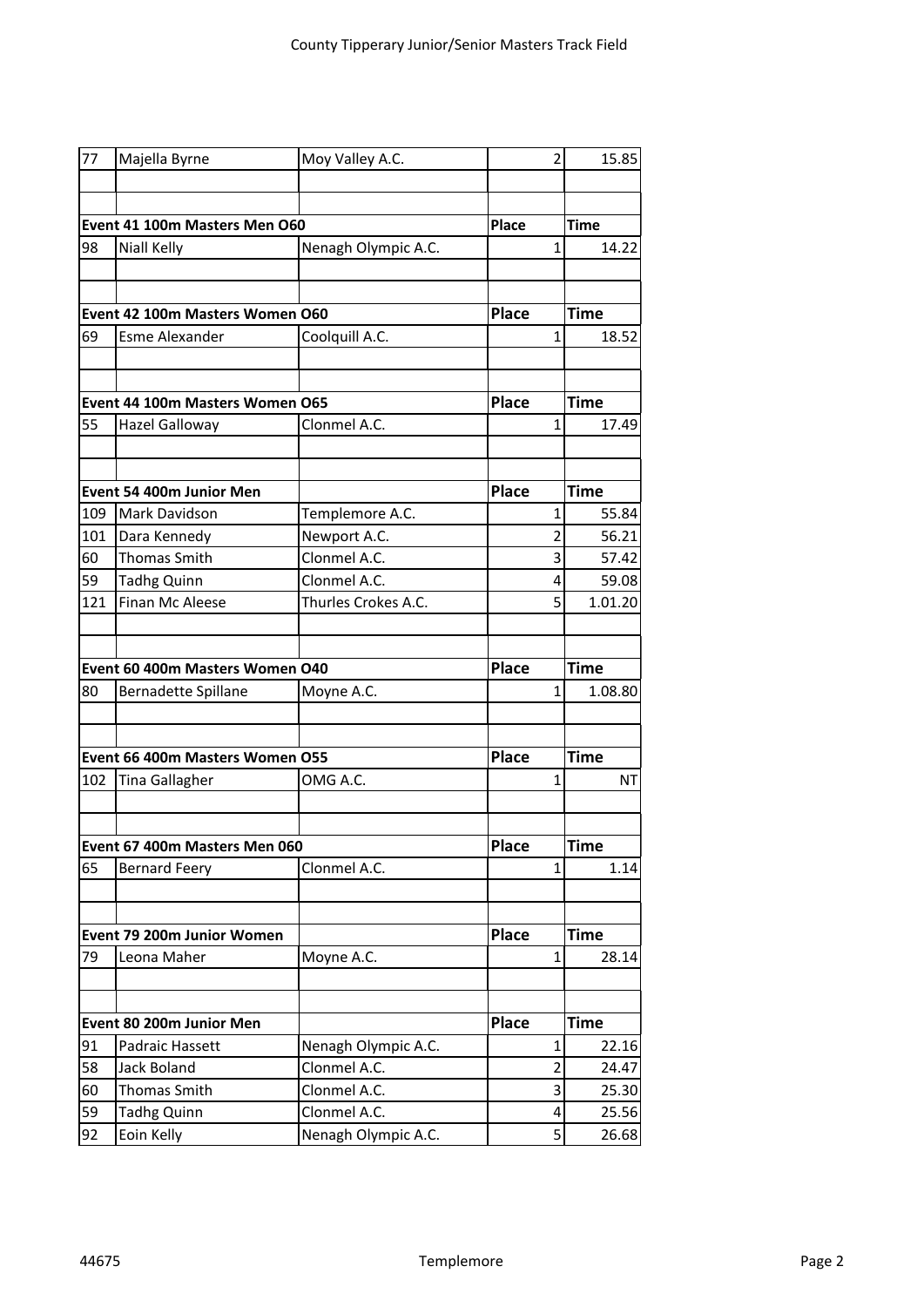| Event 81 200m Senior Women |                                 |                     | <b>Place</b> | <b>Time</b>               |
|----------------------------|---------------------------------|---------------------|--------------|---------------------------|
| 81                         | Katie Bergin                    | Moyne A.C.          |              | 1<br>25.02                |
|                            |                                 |                     |              |                           |
|                            |                                 |                     |              |                           |
|                            | Event 86 200m Masters Women O40 |                     | <b>Place</b> | <b>Time</b>               |
| 80                         | Bernadette Spillane             | Moyne A.C.          |              | 1<br>30.20                |
| 74                         | Mary O Neill                    | Dundrum A.C.        |              | $\overline{2}$<br>33.67   |
|                            |                                 |                     |              |                           |
|                            |                                 |                     |              |                           |
|                            | Event 92 200m Masters Women O55 |                     | <b>Place</b> | Time                      |
| 77                         | Majella Byrne                   | Moy Valley A.C.     |              | 33.70<br>1                |
|                            |                                 |                     |              |                           |
|                            | Event 93 200m Masters Men O60   |                     | <b>Place</b> | <b>Time</b>               |
| 98                         | Niall Kelly                     | Nenagh Olympic A.C. |              | 1<br>29.31                |
|                            | Event 94 200m Masters Women O60 |                     | <b>Place</b> | <b>Time</b>               |
| 69                         | <b>Esme Alexander</b>           | Coolquill A.C.      |              | 38.65<br>$\mathbf{1}$     |
|                            |                                 |                     |              |                           |
|                            | Event 96 200m Masters Women O65 | <b>Place</b>        | Time         |                           |
| 55                         | Hazel Galloway                  | Clonmel A.C.        |              | $\mathbf{1}$<br>37.08     |
|                            |                                 |                     |              |                           |
|                            | Event 105 1500m Junior Men      |                     | <b>Place</b> | Time                      |
| 94                         | Cian Hodgins                    | Nenagh Olympic A.C. |              | 14.13.22                  |
| 97                         | Sean Hayes                      | Nenagh Olympic A.C. |              | 24.22.25                  |
|                            |                                 |                     |              |                           |
|                            | Event 105 1500m Junior Women    | Place               | Time         |                           |
| 119                        | Cathy Dundon                    | Thurles Crokes A.C. |              | 5.42.64<br>1 <sup>1</sup> |
|                            |                                 |                     |              |                           |
|                            | Event 105 1500m Senior Women    |                     |              |                           |
| 56                         | Emma Murray                     | Clonmel A.C.        |              | 15.01.78                  |
| 120                        | Jacqueline Hughes               | Thurles Crokes A.C. |              | 25.15.07                  |
|                            |                                 |                     |              |                           |
|                            | Event 106 1500m Senior Men      |                     | <b>Place</b> | Time                      |
| 67                         | Evan Fitzgerald                 | Clonmel A.C.        |              | 14.13.77                  |
| 116                        | Robert Kennedy                  | Templemore A.C.     |              | 24.17.93                  |
| 68                         | Michael Mc Namara               | Clonmel A.C.        |              | 35.23.57                  |
|                            |                                 |                     |              |                           |
|                            |                                 |                     |              |                           |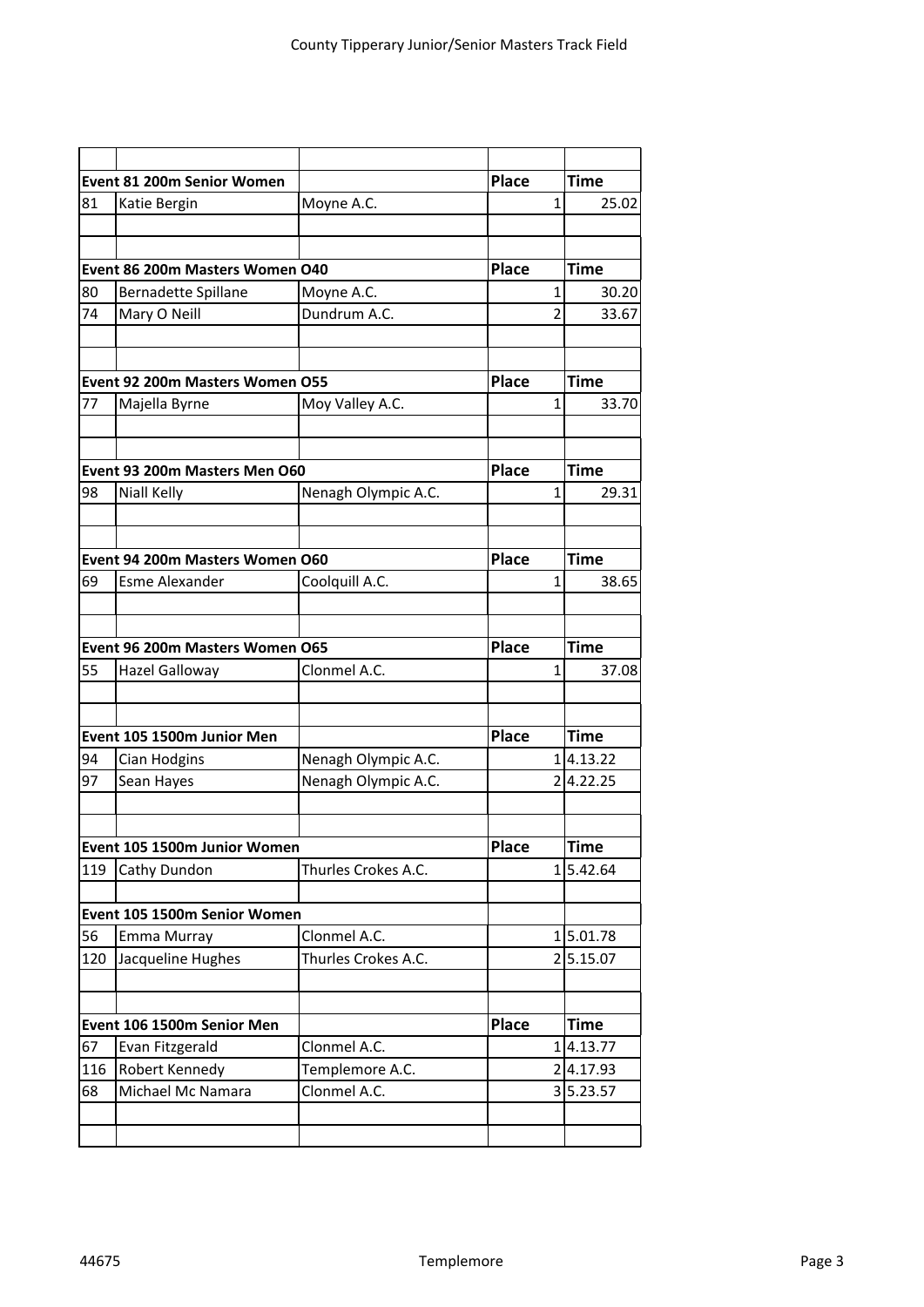| Event 105 1500m 040 Women       |                                 |                     | <b>Place</b> |          | <b>Time</b> |
|---------------------------------|---------------------------------|---------------------|--------------|----------|-------------|
| 73                              | Dympna Ryan                     | Dundrum A.C.        |              |          | 14.49.21    |
|                                 |                                 |                     |              |          |             |
|                                 |                                 |                     |              |          |             |
| Event 107 3000m Junior Women    |                                 |                     | <b>Place</b> |          | <b>Time</b> |
| 53                              | Muireann Duffy                  | Clonmel A.C.        |              |          | 110.21.05   |
| 52                              | Laura Cooney                    | Clonmel A.C.        |              |          | 2 11.22.91  |
| 50                              | <b>Ruby Carroll</b>             | Clonmel A.C.        |              |          | 3 11.44.86  |
|                                 |                                 |                     |              |          |             |
|                                 |                                 |                     |              |          |             |
|                                 | Event 108 3000m Junior Men      |                     | Place        |          | <b>Time</b> |
| 110                             | <b>Jack Martin</b>              | Templemore A.C.     |              |          | 110.07.88   |
| 83                              | Aaron Moore                     | Moyne A.C.          |              |          | 2 10.10.38  |
| 62                              | Cian Flaherty                   | Clonmel A.C.        |              |          | 3 10.35.06  |
| 84                              | Michael O Mahony                | Moyne A.C.          |              |          | 4 10.48.18  |
|                                 |                                 |                     |              |          |             |
|                                 |                                 |                     |              |          |             |
|                                 | Event 110 5000m Senior Men      |                     | <b>Place</b> |          | <b>Time</b> |
|                                 | 67 Evan Fitzgerald              | Clonmel A.C.        |              |          | 115.53.01   |
|                                 | 68 Michael Mc Namara            | Clonmel A.C.        |              |          | 2 20.43.00  |
|                                 |                                 |                     |              |          |             |
|                                 | Event 113 5000m Masters Men O40 |                     | <b>Place</b> |          | <b>Time</b> |
| 64                              | Ciaran Doheny                   | Clonmel A.C.        |              |          | 118.11.29   |
|                                 |                                 |                     |              |          |             |
|                                 |                                 |                     |              |          |             |
|                                 | Event 121 3000m Masters Men O60 |                     | <b>Place</b> |          | <b>Time</b> |
| 65                              | <b>Bernard Feery</b>            | Clonmel A.C.        |              |          | 112.18.88   |
|                                 |                                 |                     |              |          |             |
|                                 |                                 |                     |              |          |             |
| Event 123 3000m Masters Men O65 |                                 |                     | <b>Place</b> |          | <b>Time</b> |
| 70                              | Matt Alexander                  | Coolquill A.C.      |              |          | 113.39.57   |
|                                 |                                 |                     |              |          |             |
|                                 |                                 |                     |              |          |             |
|                                 | 800m Junior Men                 |                     | <b>Place</b> |          | <b>Time</b> |
|                                 | 94 Cian Hodgins                 | Nenagh Olympic A.C. |              |          | 12.05.11    |
|                                 | 101 Dara Kennedy                | Newport A.C.        |              |          | 2 2.13.04   |
|                                 | 60 Thomas Smith                 | Clonmel A.C.        |              |          | 3 2.13.86   |
|                                 |                                 |                     |              |          |             |
| 800m Junior Women               |                                 |                     | <b>Place</b> |          | Time        |
| 50                              | <b>Ruby Carroll</b>             | Clonmel A.C.        |              |          | 12.39.70    |
|                                 |                                 |                     |              |          |             |
|                                 |                                 |                     |              |          |             |
| 800m Senior Men                 |                                 |                     | <b>Place</b> |          | <b>Time</b> |
| 116                             | Robert Kennedy                  | Templemore A.C.     |              | $1\vert$ | 2.12.56     |
|                                 |                                 |                     |              |          |             |